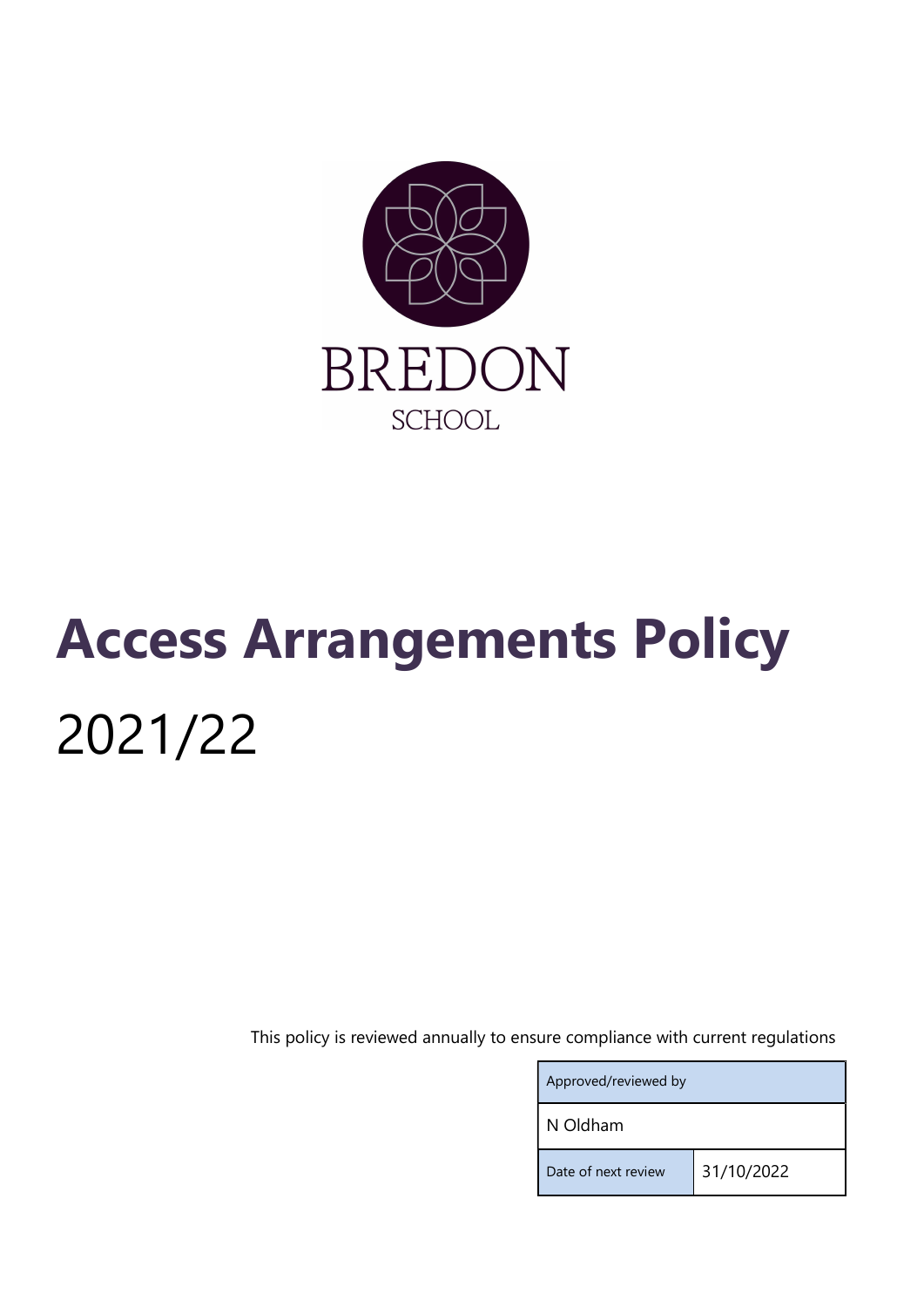# Key staff involved in the policy

| <b>Role</b>                                    | Name(s)                                    |
|------------------------------------------------|--------------------------------------------|
| ALS lead/SENCo                                 | K. Weston                                  |
| ALS lead/SENCo line manager (Senior<br>leader) | <b>G. Hamilton</b>                         |
| Head of centre                                 | N. Oldham                                  |
| Assessor(s)                                    | K. Weston, J. Grant, L. Jones, H. Reynolds |
| Access arrangement facilitator(s)              | <b>C. Cambridge-Harrison</b>               |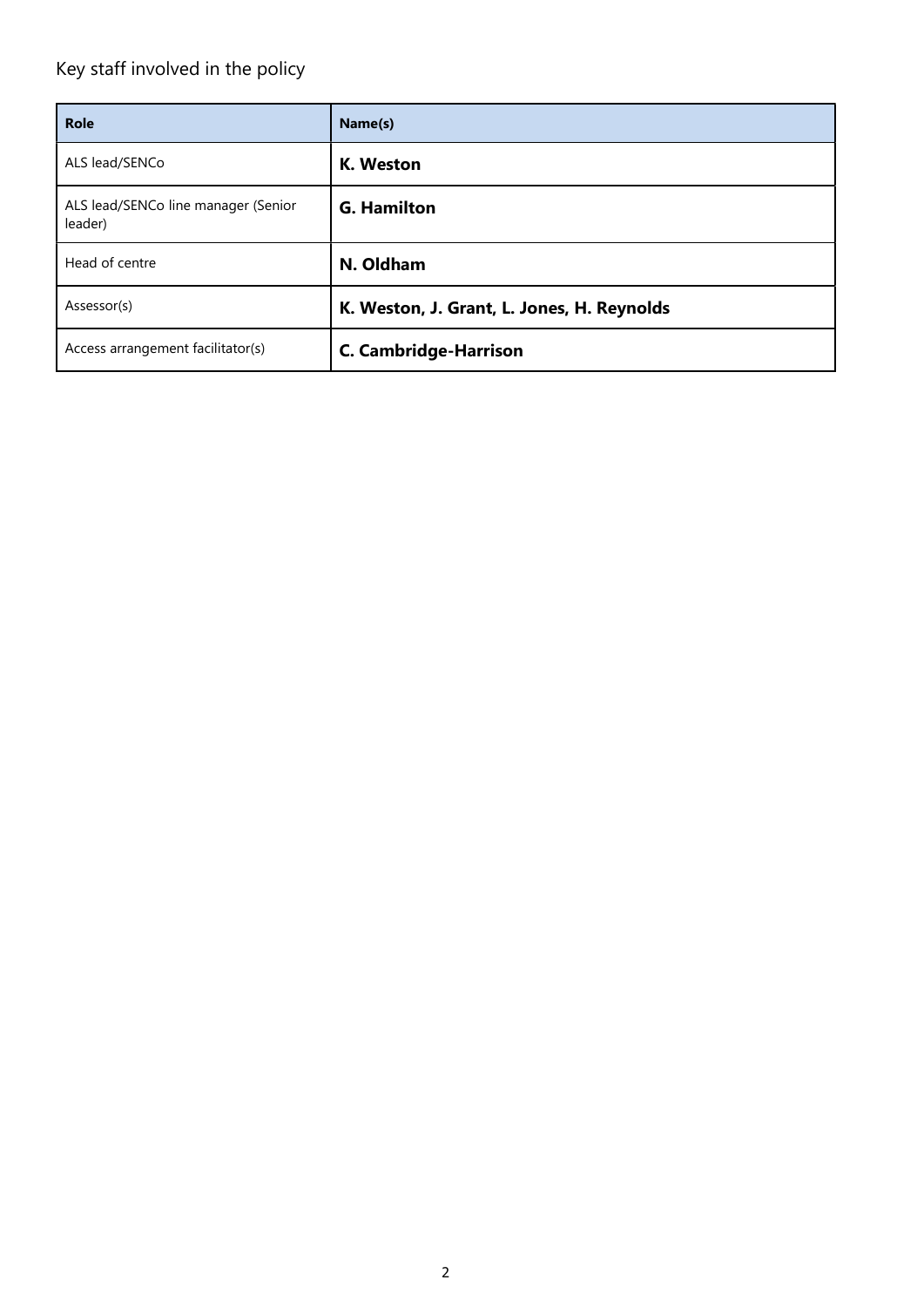# **Contents**

| Process for the assessment of a candidate's learning difficulties by an assessor 6 |
|------------------------------------------------------------------------------------|
|                                                                                    |
|                                                                                    |
|                                                                                    |
|                                                                                    |
|                                                                                    |
|                                                                                    |
|                                                                                    |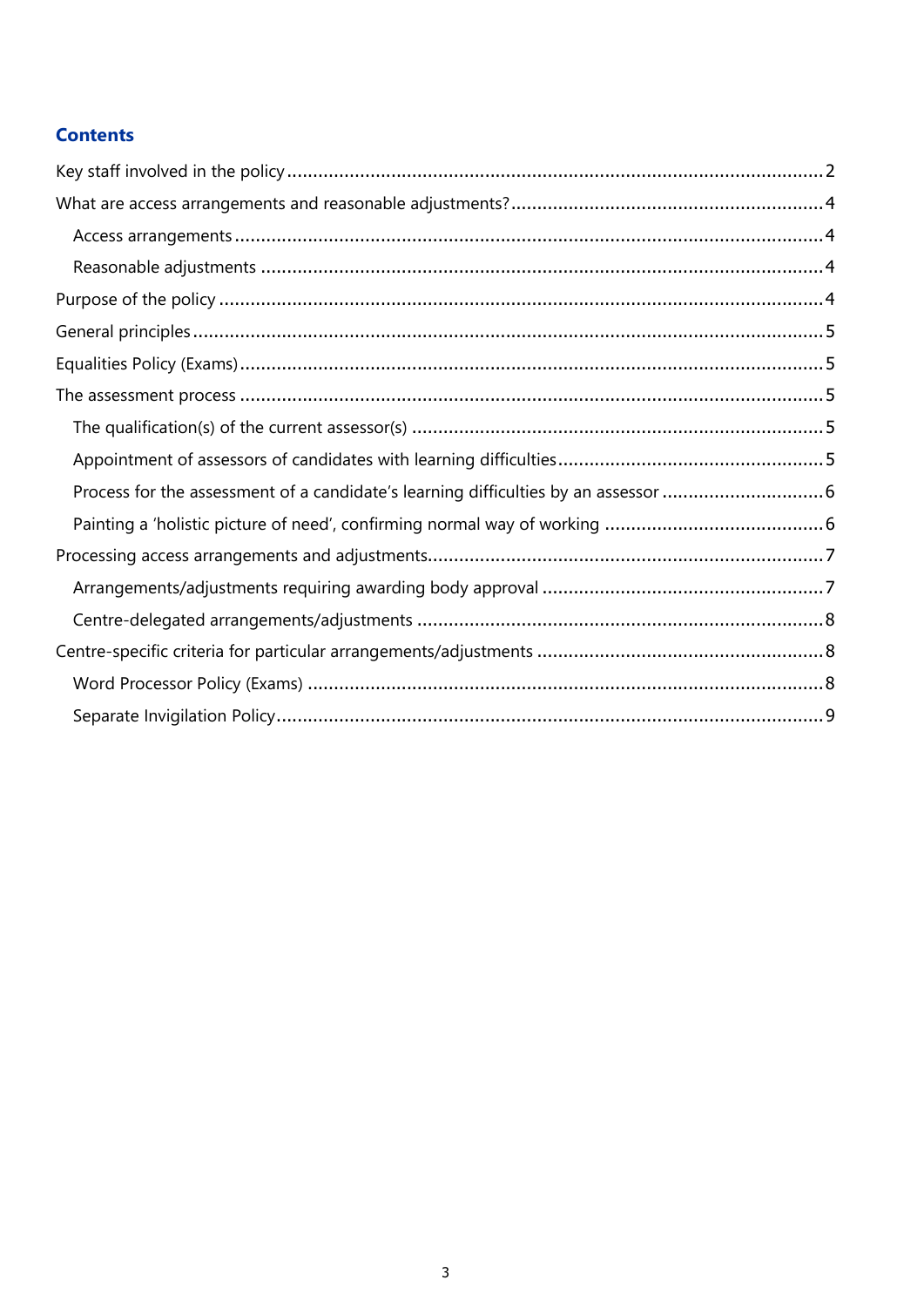#### What are access arrangements and reasonable adjustments?

#### Access arrangements

Access arrangements are agreed before an assessment. They allow candidates with specific needs, such as special educational needs, disabilities or temporary injuries to access the assessment and show what they know and can do without changing the demands of the assessment. The intention behind an access arrangement is to meet the needs of an individual candidate without affecting the integrity of the assessment. Access arrangements are the principal way in which awarding bodies comply with the duty under the Equality Act 2010\* to make 'reasonable adjustments'. (AA Definitions)

#### Reasonable adjustments

The Equality Act 2010\* requires an awarding body to make reasonable adjustments where a candidate, who is disabled within the meaning of the Equality Act 2010, would be at a **substantial disadvantage** in comparison to someone who is not disabled. The awarding body is required to take reasonable steps to overcome that disadvantage. An example would be a Braille paper which would be a reasonable adjustment for a vision impaired candidate who could read Braille. A reasonable adjustment may be unique to that individual and may not be included in the list of available access arrangements. Whether an adjustment will be considered reasonable will depend on several factors which will include, but are not limited to:

- the needs of the disabled candidate;
- the effectiveness of the adjustment:
- the cost of the adjustment; and
- the likely impact of the adjustment upon the candidate and other candidates.

An adjustment will not be approved if it:

- involves unreasonable costs to the awarding body;
- involves unreasonable timeframes; or
- affects the security and integrity of the assessment.

This is because the adjustment is not 'reasonable'. (AA Definitions)

# Purpose of the policy

The purpose of this policy is to confirm that Bredon School has a written record which clearly shows the centre is leading on the access arrangements process and is complying with its …obligation to identify the need for, request and implement access arrangements...

(General Regulations for Approved Centres, section 5.4)

This publication is further referred to in this policy as GR

This policy is maintained and held by the ALS lead/SENCo alongside the individual files/e-folders of each access arrangements candidate. Each file/e-folder contains detailed records of all the essential information that is required to be held according to the regulations.

Where the SENCo is storing documentation electronically he/she must create an e-folder for each individual candidate. The candidate's e-folder must hold each of the required documents for inspection. (AA 4.2)

The policy is annually reviewed to ensure that processes are carried out in accordance with the current edition of the JCQ publication Adjustments for candidates with disabilities and learning difficulties - Access Arrangements and Reasonable Adjustments.

This publication is further referred to in this policy as AA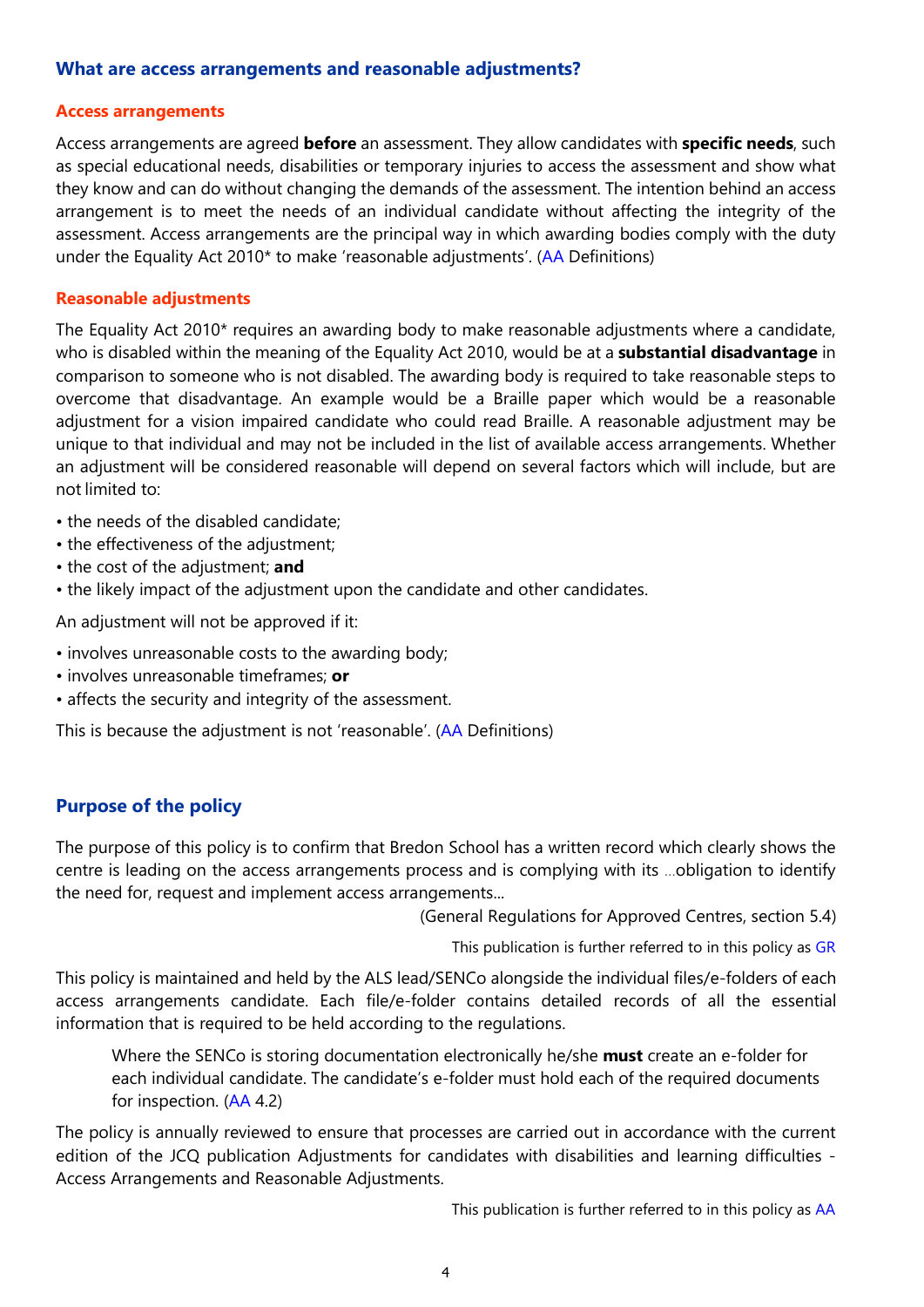# General principles

The principles for the centre to consider are detailed in AA (section 4.2). These include:

The purpose of an access arrangement/reasonable adjustment is to ensure, where possible, that barriers to assessment are removed for a disabled candidate preventing him/her from being placed at a substantial disadvantage due to persistent and significant difficulties. The integrity of the assessment is maintained, whilst at the same time providing access to assessments for disabled candidates.

The SENCo, or an equivalent member of staff within a FE college, **must** ensure that the proposed access arrangement/reasonable adjustment does not unfairly disadvantage or advantage the candidate.

Access arrangements/reasonable adjustments should be processed at the **start** of the course.

Arrangements **must** always be approved **before** an examination or assessment.

The arrangement(s) put in place must reflect the support given to the candidate in the centre.

The candidate **must** have had appropriate opportunities to practise using the access arrangement(s)/reasonable adjustment(s) before his/her first examination.

# Equalities Policy (Exams)

A large part of the access arrangements/reasonable adjustments process is covered in the Equalities Policy (Exams) which covers staff roles and responsibilities in identifying the need for, requesting and implementing access arrangements and the conduct of exams.

Equality policy is retained on file in the Exam Policy folder for inspection purposes and electronically within the Exam directory under Exam Policies 2021-22.

The Access Arrangements Policy further covers the assessment process and related issues in more detail.

#### The assessment process

Assessments are carried out by an assessor(s) appointed by the head of centre. The assessor(s) is (are) appropriately qualified as required by JCQ regulations in AA, section 7.3.

#### The qualification(s) of the current assessor(s)

Harriet Reynolds **OCR Level 7Diploma in Teaching and Assessing Learners with** Dyslexia/Specific Learning Difficulties.

Lesley Jones **OCR Level 7Diploma in Teaching and Assessing Learners with** Dyslexia/Specific Learning Difficulties.

Kelly Weston Certificate in Psychometric testing, assessment and access arrangements

Jodie Grant Certificate in Psychometric testing, assessment and access arrangements

#### Appointment of assessors of candidates with learning difficulties

At the point an assessor is engaged/employed in the centre, evidence of the assessor's qualification is obtained and checked against the current requirements in AA. This process is carried out prior to the assessor undertaking any assessment of a candidate.

#### Checking the qualification(s) of the assessor(s)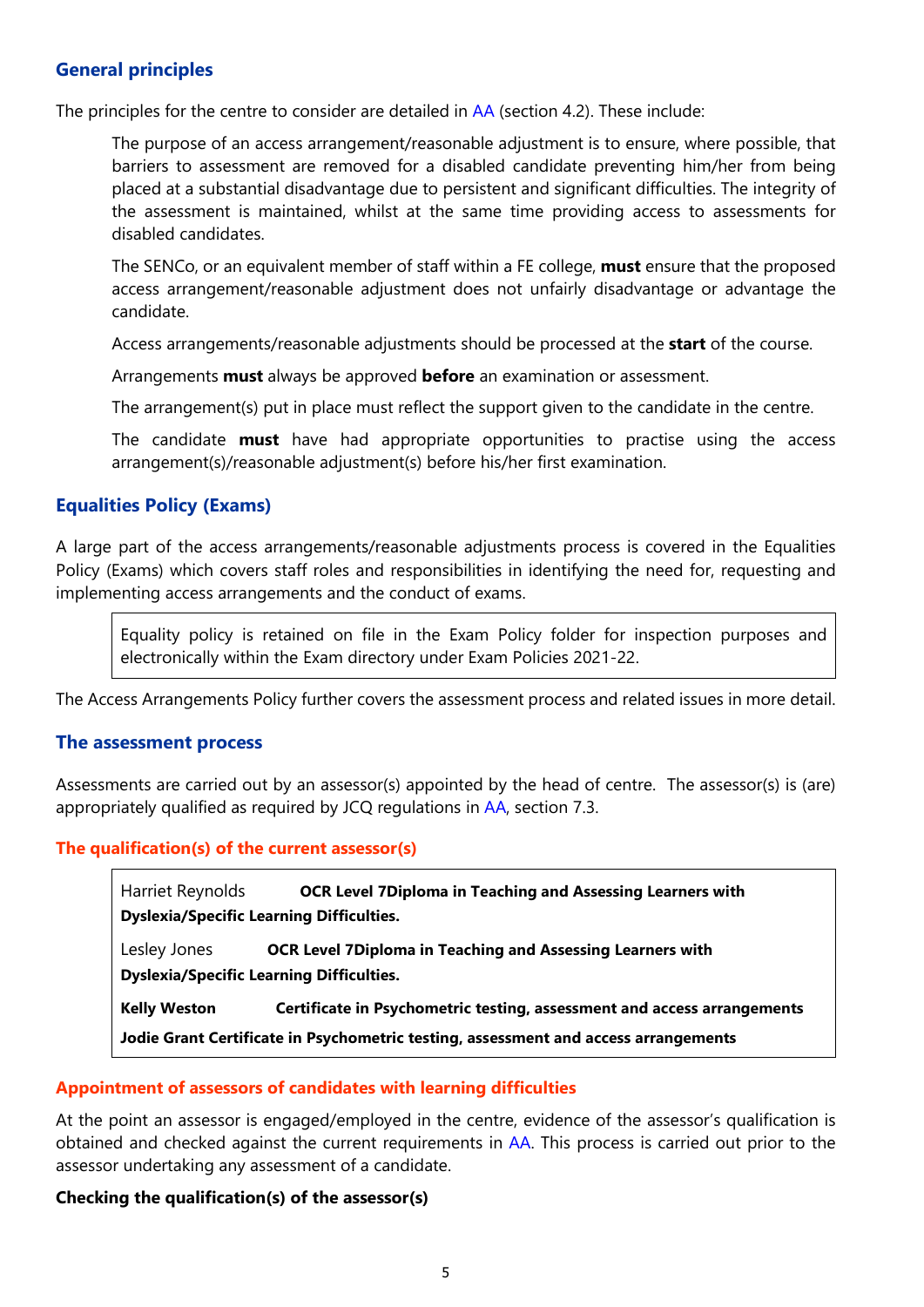Assessors show their original certificates to the EO and photocopies are made. These copies are kept in the Exams Office in a yellow ring binder named 'Inspections' section 10.

The assessors have access to an up-dated copy of the JCQ regulations annually, and have yearly refresher training through Patoss meetings or communicated training.

#### Reporting the appointment of the assessor(s)

All of the assessors are Bredon School staff and qualifications are checked as above

#### Process for the assessment of a candidate's learning difficulties by an assessor

All pupils at Bredon School are screened for Access Arrangements in Year 9 or 10. Pupils joining the school in Year 12 are invited to be screened if they choose. These assessments are carried out by our specialist assessors (see above).

Teachers, Tutors and TAs are required to report any pupils who use SAAs as their 'normal way of working', during lessons or SLS sessions. They are also required to include evidence of non-JCQ related arrangements.

The Inclusion Manager correlates all evidence of need, both from the official assessors (Form 8s and test papers) and from the Teachers, TAs and Tutors.

The Inclusion Manager also gathers evidence of medical and psychological conditions from outside professionals.

Pupils are required to sign a data protection form to allow the Exams Officer to apply for SAAs on-line.

Exams Officer then makes applications for SAAs on-line.

Bredon School only accepts external candidates with SAAs who have previously been assessed by the school.

# Painting a 'holistic picture of need', confirming normal way of working

The evidence for awarding SAAs is held in the Exams/Exams SENCO Office. It is arranged alphabetically in Year Group. For each candidate there is the following evidence:

- Form 8 signed by EO and JCQ Approved Assessor
- Data Protection Agreement signed by candidate
- Print out of permission awarded by JCQ and CIE
- Test papers
- Teacher evidence as normal way of working provided by teachers
- why the candidate needs the support
- how the candidate receives this support in school as their 'normal way of working'

These documents paint a picture of need for the candidates.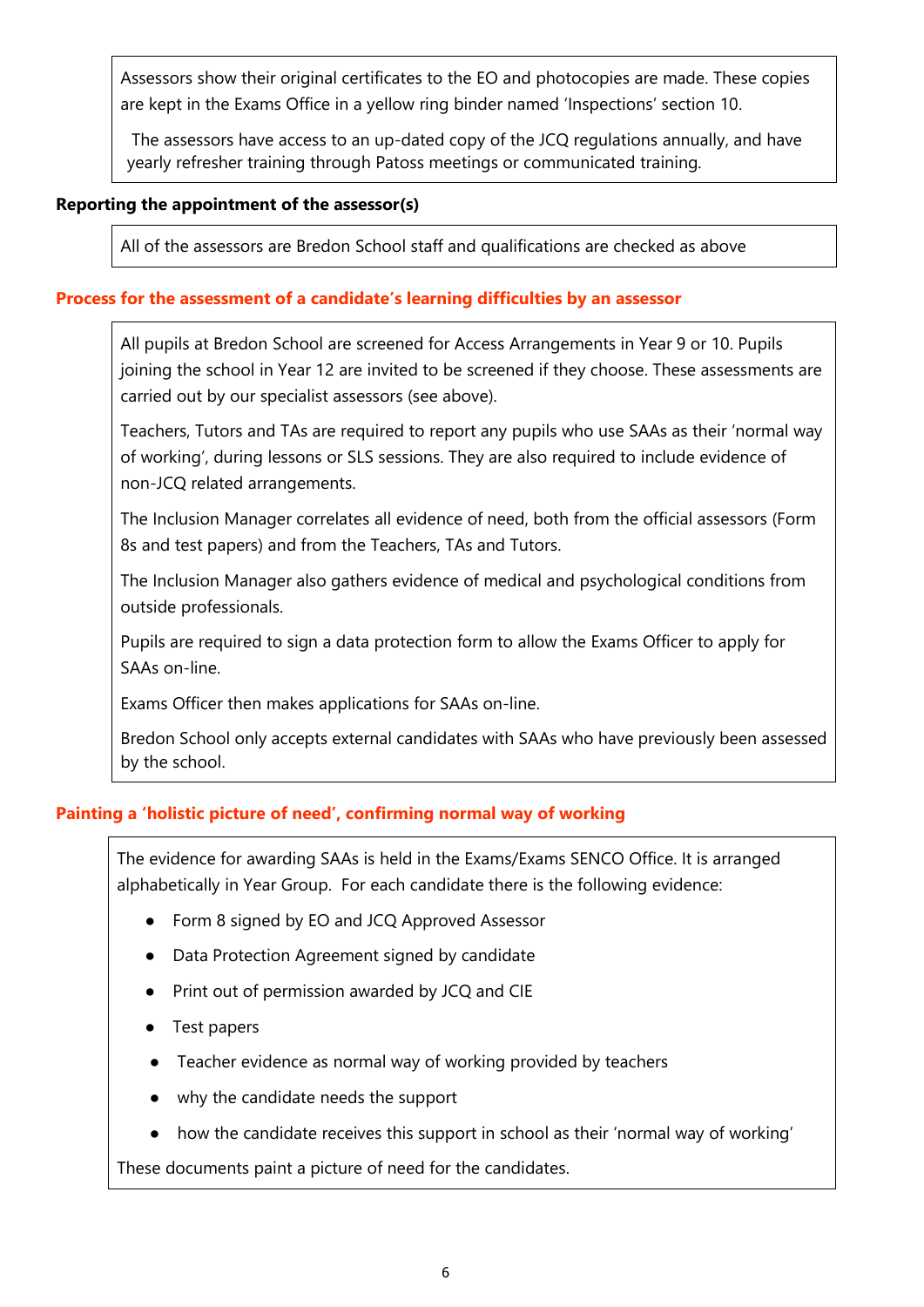# Processing access arrangements and adjustments

#### Arrangements/adjustments requiring awarding body approval

Access arrangements online (AAO) is a tool provided by JCQ member awarding bodies for centres to apply for required access arrangement approval for the qualifications covered by the tool. This tool also provides the facility to order modified papers for those qualifications included. (Refer to AA, chapter 8 (Processing applications for access arrangements and adjustments) and chapter 6 (Modified papers).

AAO is accessed within the JCQ Centre Admin Portal (CAP) by logging in to one of the awarding body secure extranet sites. A single application for approval is required for each candidate regardless of the awarding body used.

The correct procedures are followed as per Chapter 7 of the JCQ publication Access Arrangements and Reasonable Adjustments..." example to the state of the state of the state of the SNS and SNS and SNS are stated as  $[GR]$ 5.4]

If an application is refused, the assessor, candidate, candidate's tutor and parent will be informed. If the assessor thinks it is appropriate to conduct further testing, this will be arranged and a subsequent Access Arrangements Online (AAO) will be processed.

All documentation relating to candidates' SAAs is located in their SAA file in the Exams Office. An electronic copy will also be kept.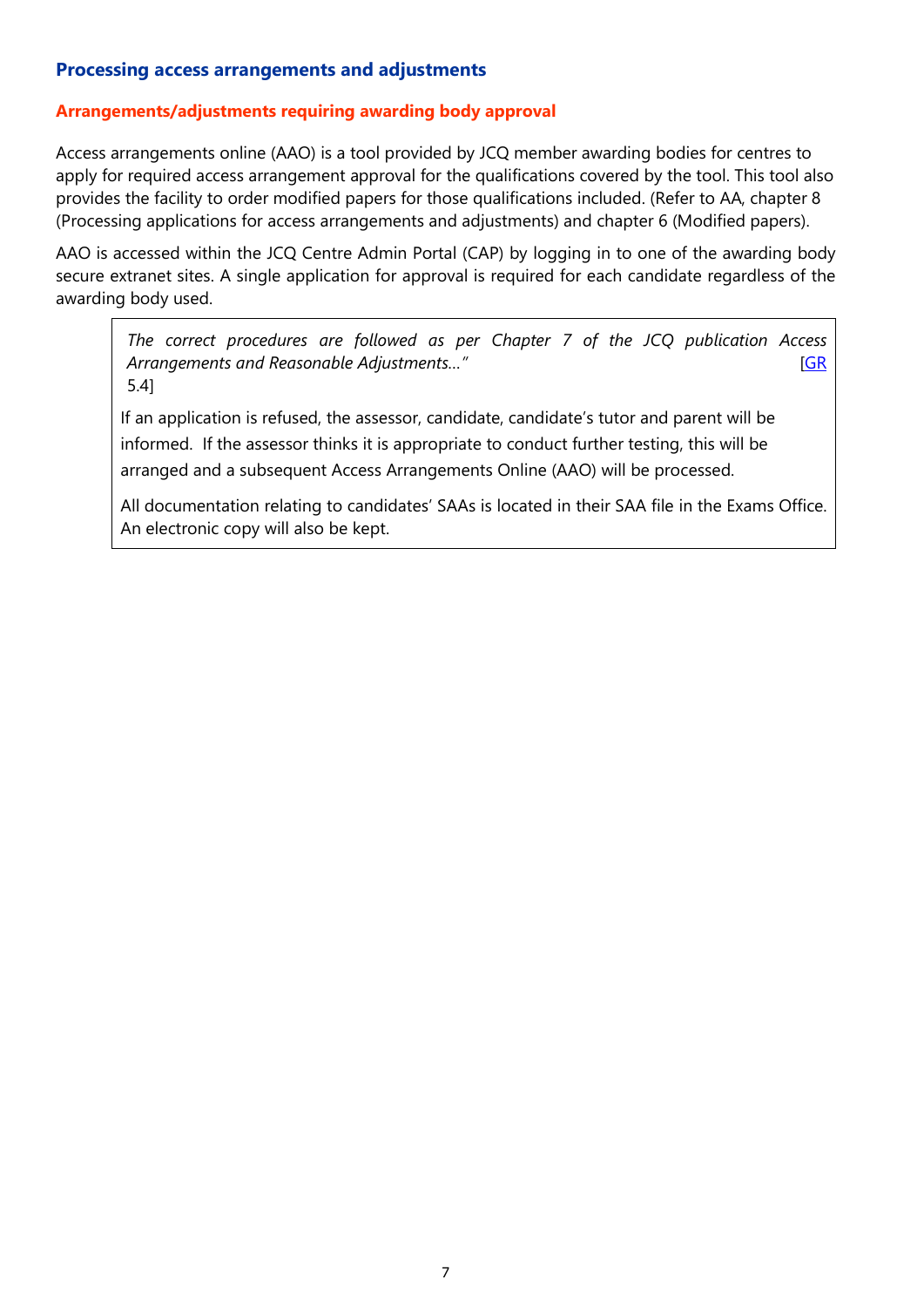

#### Centre-delegated arrangements/adjustments

Evidence to all centre delegated access arrangements, along with medical evidence, is also kept in the lever arch files in the SEN or exams office.

#### Centre-specific criteria for particular arrangements/adjustments

#### Word Processor Policy (Exams)

An exam candidate may be approved the use of a word processor where this is appropriate to the candidate's needs and not simply because the candidate now wants to type rather than write in exams